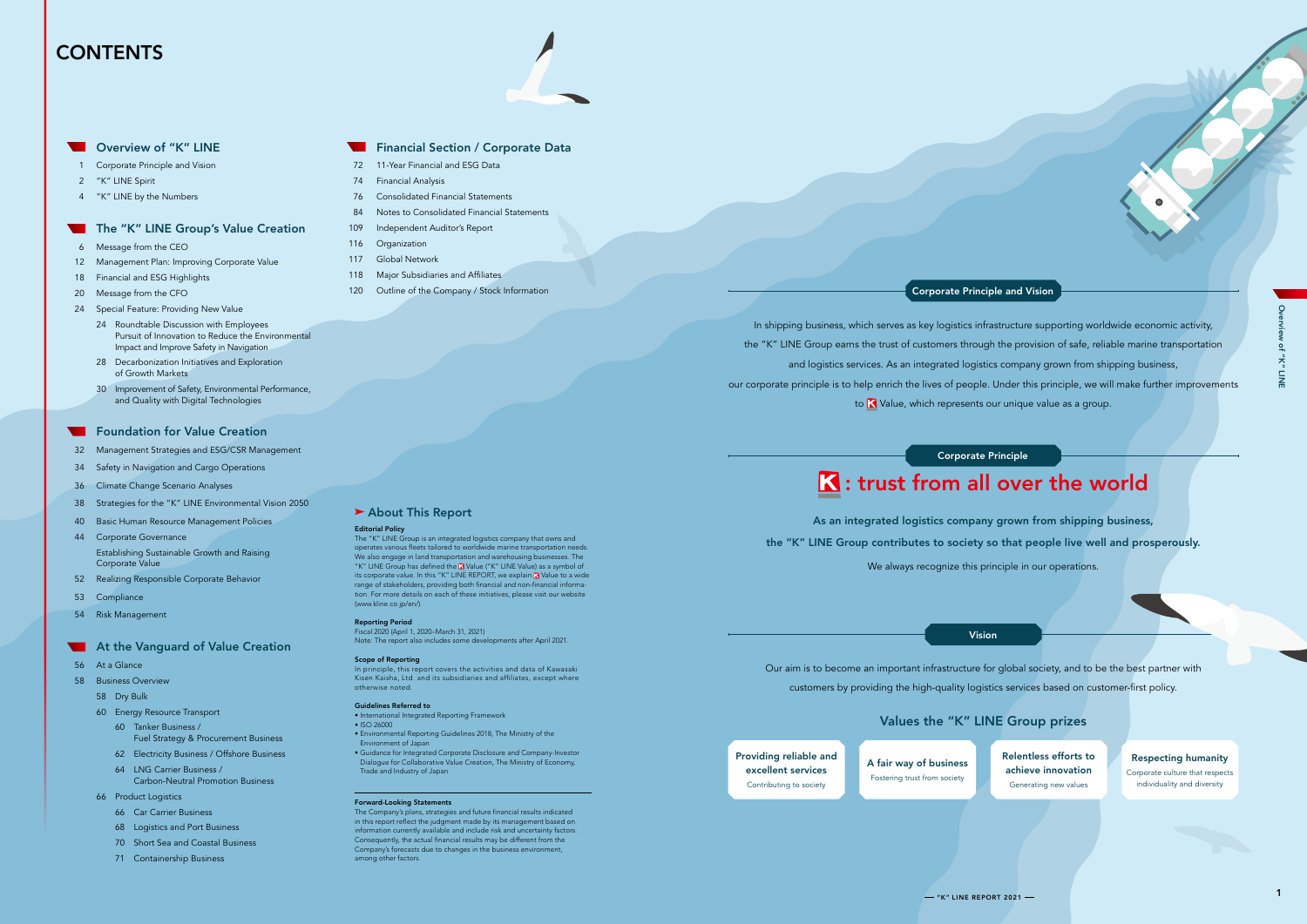Independence and Autonomy, Broad-Mindedness, and an Enterprising Spirit

66

# LINE SPIRIT

**LNG Powered** 

Top: *CENTURY HIGHWAY GREEN* LNG-fueled car carrier Bottom left: Stock boat under construction preceding "K" LINE's establishment (1918) .<br>Bottom middle: Seafarers at work on a shir

 $2^{3}$  K" LINE REPORT 2021  $\mathbb{R}$   $\mathbb{R}$   $\mathbb{R}$ 

CENTURY HIGHWAY GREEN

Since its establishment in 1919, "K" LINE has embraced the "K" LINE spirit independence and autonomy, broad-mindedness, and an enterprising spirit—as a core component of its corporate culture. This spirit has continued to be our driving force as we seek to adapt to the changing times and overcome adversity. The "K" LINE spirit manifests itself even today in our efforts to implement flexible ideas that are unbound by existing frameworks and create new value. Looking ahead, we will continue to evolve the "K" LINE spirit as we pursue ongoing growth while responding to the changes in the expectations of the global society and in customer needs.